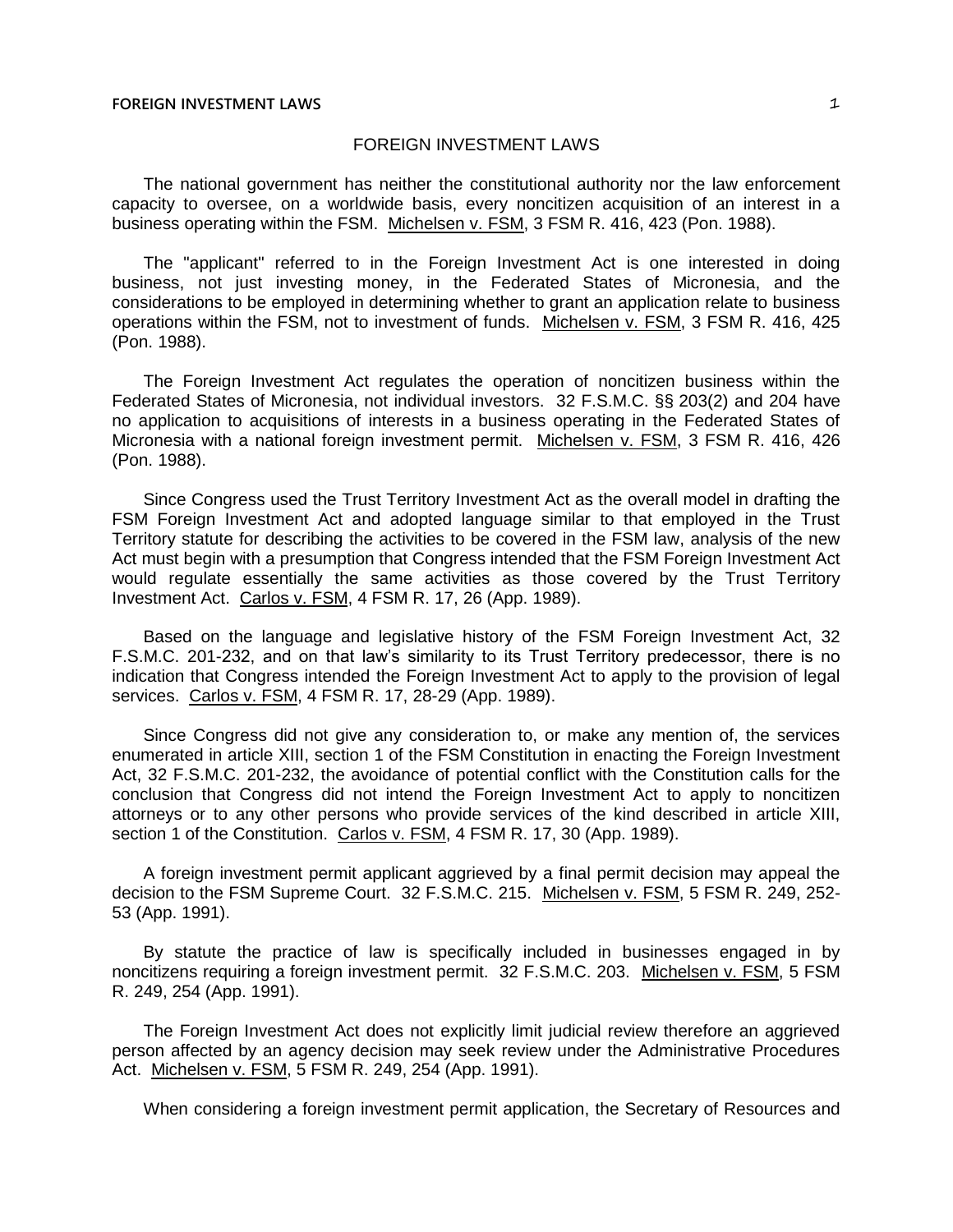Development must consider "the extent to which the activity will contribute to the constitutional policy of making education, health care, and legal services available to the people of the Federated States of Micronesia." 32 F.S.M.C. 210(8). Michelsen v. FSM, 5 FSM R. 249, 254 (App. 1991).

The scheme of national, constitutionally-authorized foreign investment legislation is so pervasive there is no room for the state to supplement it. Non-FSM citizen attorneys and their private practice of law are expressly subjected to the national legislative scheme. Insofar as attorneys who are engaged in the private practice of law and whose business activities are within the scope of the national FIA, the state FIA is invalid. Berman v. Pohnpei, 5 FSM R. 303, 306 (Pon. 1992).

An isolated, interest-free, unsecured loan is not engaging in business within the meaning of the Pohnpei State Foreign Investment law. Kihara v. Nanpei, 5 FSM R. 342, 345 (Pon. 1992).

By statute, the national government guarantees that there will be no compulsory acquisition or expropriation of any foreign investment property for which a Foreign Investment Certificate has been issued and that the national government will not take action, or permit any state or other entity within the FSM to take action that although not formally designated or acknowledged as compulsory acquisition or expropriation, indirectly has the same injurious effect ("creeping expropriation") and that if such action nevertheless takes place, the national government is responsible for the prompt and adequate compensation of any injured noncitizen. This statute creates a cause of action by the aggrieved alien against the FSM for compensation for a state's conduct in violation of § 216(1) and (4). AHPW, Inc. v. FSM, 12 FSM R. 114, 120 (Pon. 2003).

While injunctive relief would be available to prospectively enforce 32 F.S.M.C. 219, noticeably absent from this section is any language which creates a cause of action for damages on the aggrieved party's part. AHPW, Inc. v. FSM, 12 FSM R. 114, 122 (Pon. 2003).

An isolated interest-free, unsecured loan transaction plainly is not engaging in business within the meaning of the applicable Pohnpei law and regulations. Similarly, execution of an isolated promissory note and security agreement, to establish payment on an open account, is not engaging in business within the meaning of the Pohnpei foreign investment laws. Goyo Corp. v. Christian, 12 FSM R. 140, 146 (Pon. 2003).

A foreign owned entity's isolated attempt to secure payment of a debt should not require that the foreign entity obtain a foreign investment permit. Goyo Corp. v. Christian, 12 FSM R. 140, 147 (Pon. 2003).

The national government guarantees that there will be no compulsory acquisition or expropriation of the property of any foreign investment as to which a Foreign Investment Certificate has been issued. AHPW, Inc. v. FSM, 12 FSM R. 164, 166 (Pon. 2003).

When a party has not alleged that the state has dispossessed it of any property, and that property is now in the possession of the state or its designee, the party has not stated a cause of action for expropriation under the FSM foreign investment statutes. AHPW, Inc. v. FSM, 12 FSM R. 164, 167 (Pon. 2003).

While § 219 of the Foreign Investment Laws admits of a cause of action for prospective,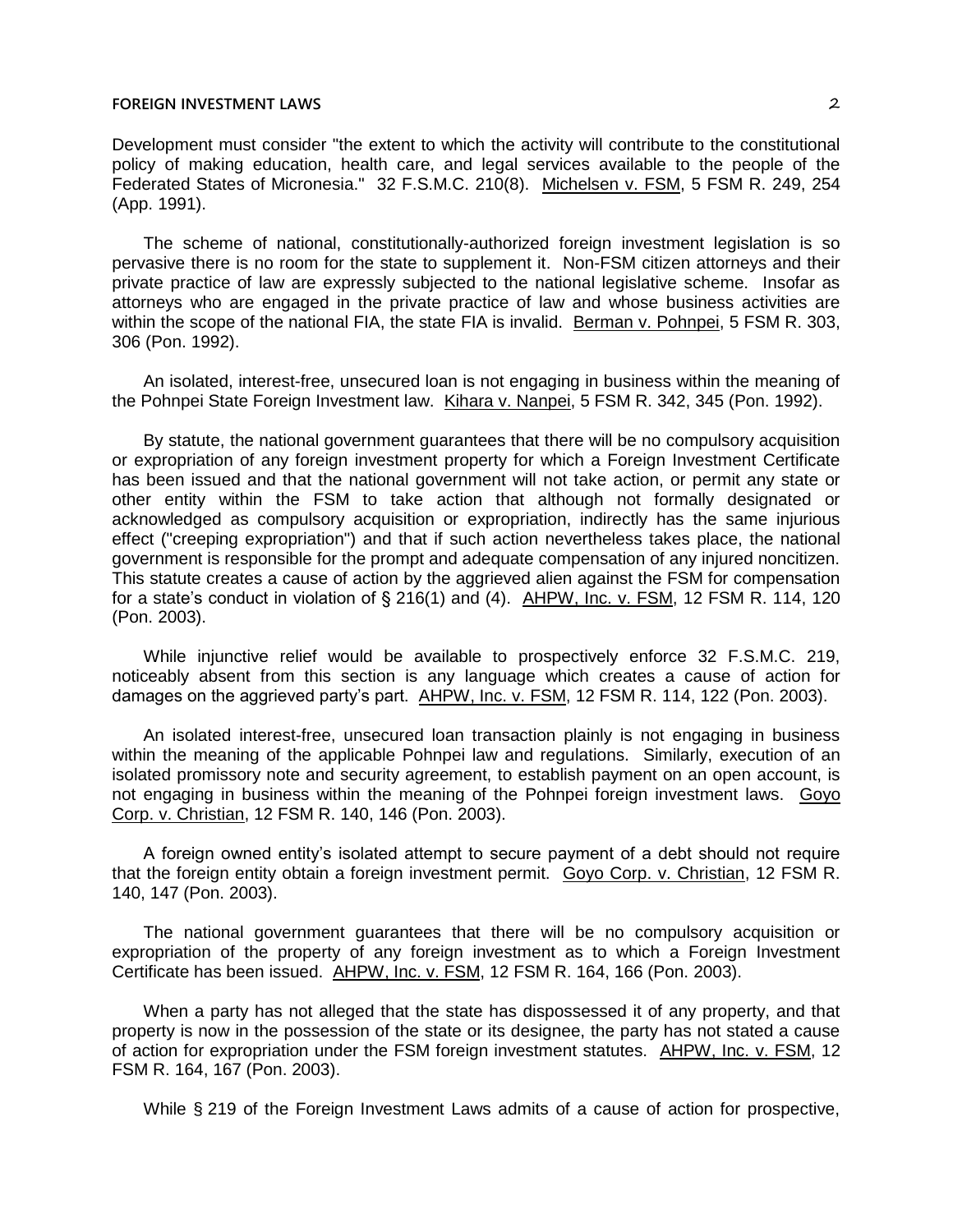injunctive relief against the FSM, it does not permit an action for damages. Chapter 3 provides a remedy for damages, but notwithstanding the fact that the remedy is against Pohnpei, and not the FSM, it is nevertheless a remedy. If the plaintiff prevails, the conduct alleged will not go unsanctioned. AHPW, Inc. v. FSM, 12 FSM R. 164, 167 (Pon. 2003).

There is no meaningful distinction between the terms "compulsory acquisition" and "expropriation." AHPW, Inc. v. FSM, 12 FSM R. 164, 167 (Pon. 2003).

The unilateral cancellation of a foreign investment permit in derogation of the procedures provided for under Kos. S.C. § 15.308(10) is arbitrary and grossly incorrect, and as such constitutes a violation of the national civil rights statute. Wortel v. Bickett, 12 FSM R. 223, 226 (Kos. 2003).

The Kosrae State Code provides that a state foreign investment permit may be temporarily suspended only if the permit holder a) begins operation in a different economic sector from the one(s) for which the permit was issued, or b) alters, changes, modifies or transfers the amount of the ownership interest which the non-citizen retains. Wortel v. Bickett, 12 FSM R. 223, 226 (Kos. 2003).

When a canceled foreign investment permit was ultimately reinstated, it renders moot the cancellation itself and leaves no administrative remedy for the permit holder to pursue. What then remains as a live court issue is the arbitrary and grossly incorrect manner in which the permit was originally canceled. This conduct constitutes a violation of 11 F.S.M.C. 701 *et seq.*, and entitles the plaintiff to a summary judgment. Wortel v. Bickett, 12 FSM R. 223, 226 (Kos. 2003).

A noncitizen cannot engage in business in the FSM unless that noncitizen holds a valid foreign investment permit. A "noncitizen" is any business entity in which any ownership interest is held by a person who is not a citizen of the FSM. Geoffrey Hughes (Export) Pty, Ltd. v. America Ducksan Co., 12 FSM R. 413, 414-15 (Chk. 2004).

By statute, the national government guarantees that there will be no compulsory acquisition or expropriation of the property of any foreign investment as to which a foreign investment certificate has been issued. Pohnpei v. AHPW, Inc., 14 FSM R. 1, 23 (App. 2006).

By statute, the national government will not take action, or permit action, or permit action to be taken by any state or other entity within the FSM, that although not formally designated or acknowledged as compulsory acquisition or expropriation, indirectly has the same injurious effect ("creeping expropriation"), and that if such action takes place, the national government will be responsible for the prompt and adequate compensation of any injured noncitizen. Pohnpei v. AHPW, Inc., 14 FSM R. 1, 23 (App. 2006).

By statute, the national government will not take action, or permit any state to take action, that would result in a foreign investor being given treatment that is less favorable than the treatment given to citizens, or business entities wholly owned by citizens, engaging in business in the FSM. Pohnpei v. AHPW, Inc., 14 FSM R. 1, 23 (App. 2006).

A state would have to actually acquire the property in some fashion for there to be an expropriation, and 32 F.S.M.C. 219 only authorizes injunctive relief and does not create a cause of action for damages. Pohnpei v. AHPW, Inc., 14 FSM R. 1, 24 (App. 2006).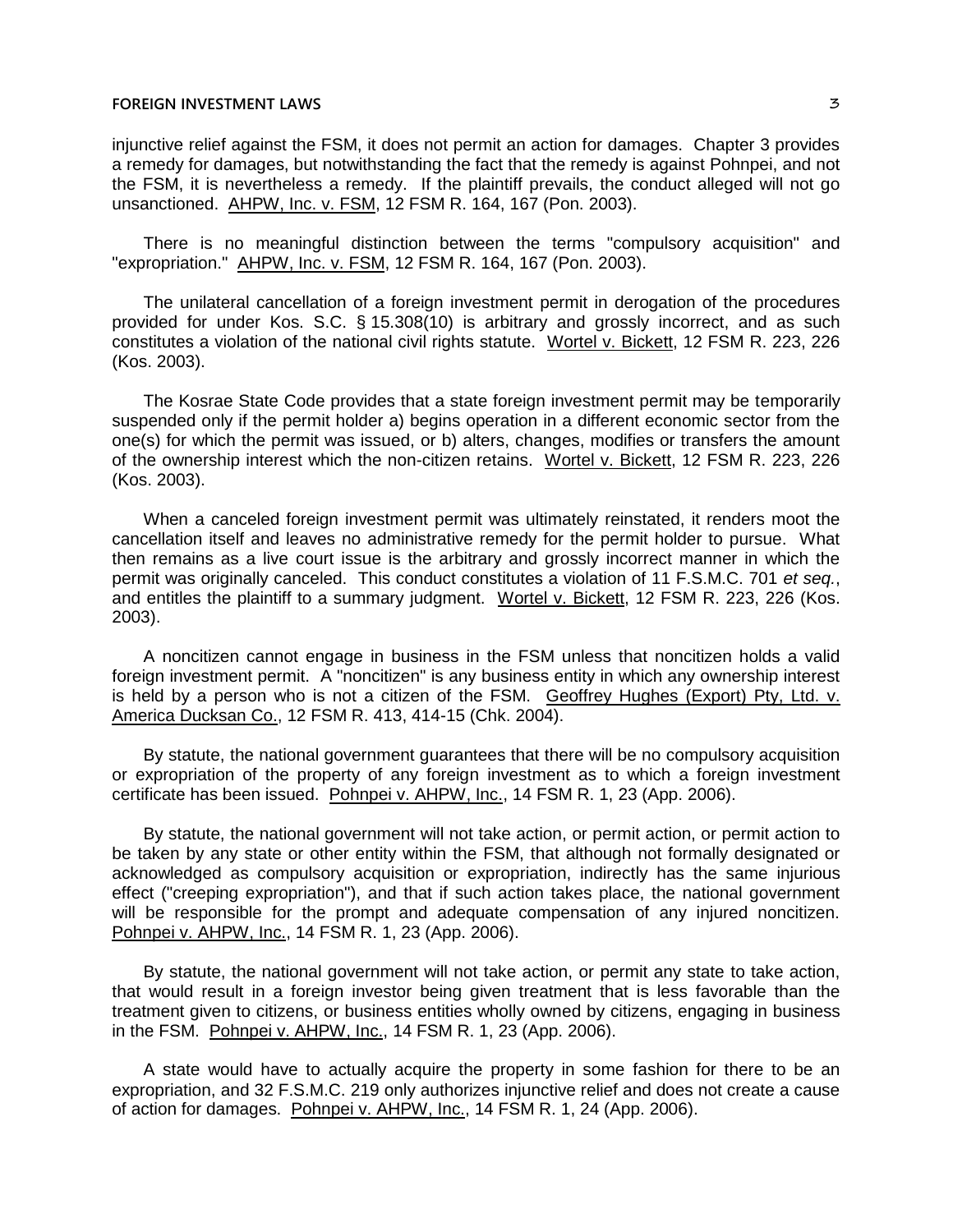The Foreign Investment Act of 1997 establishes a system of Categories of economic sectors for the purposes of implementing the FSM policy to welcome foreign investment in all sectors of the FSM economy. Three of these categories are made up of economic sectors that are of special national significance and therefore fall within the national government's jurisdiction in respect of foreign investment regulation. The first is the National Red List. No foreign investment is permitted in the activities specified on this list, which includes the minting of money and arms manufacture. The second is the National Amber List. Banking (other than as defined in Title 29 of the FSM Code) and insurance are included on this list. Certain criteria specified in the FSM Foreign Investment Regulations must be met before investment is permitted in these areas. A third category of activities that fall within the jurisdiction of the national government appear on the National Green List. Helicopter Aerial Survey Pty., Ltd. v. Pohnpei, 15 FSM R. 329, 333-34 (Pon. 2007).

Foreign investment Category C (National Green List) comprises the set of economic sectors that are subject to national government regulation but as to which no special criteria need to be met before a foreign investment permit is to be issued. It includes banking, as defined in title 29 of the FSM Code; telecommunications; fishing in the FSM's Exclusive Economic Zone; international and interstate air transport; international shipping; and such other economic sectors as the Secretary may, after consultation with States, designate in the FSM Foreign Investment Regulations as being on the National Green List. Helicopter Aerial Survey Pty., Ltd. v. Pohnpei, 15 FSM R. 329, 334 (Pon. 2007).

In contrast to the three areas subject to national regulation, economic sectors that are not of special national significance are delegated to the jurisdiction of the state governments in respect of foreign investment regulation, which are to be established separately by each state, except that an economic sector included in any of the categories for national regulation cannot appear in any of the categories for state regulation. Helicopter Aerial Survey Pty., Ltd. v. Pohnpei, 15 FSM R. 329, 334 (Pon. 2007).

Fishing and international air transport are areas of foreign investment regulation that are subject to exclusive regulation by the national government. Helicopter Aerial Survey Pty., Ltd. v. Pohnpei, 15 FSM R. 329, 334 (Pon. 2007).

The Marine Resources Act of 2002 amended the prior fisheries law for the purpose of ensuring the sustainable development, conservation and use of the marine resources in the exclusive economic zone by promoting development of, and investment in, fishing and related activities. Included in the definition of "fishing" under the Act is the actual or attempted searching for fish; the placing of any fish aggregating device or associated electronic equipment such as radio beacons; and the use of an aircraft in relation to any activity described in this subsection. "Fishing gear" is equipment or other thing that can be used in the act of fishing, including any aircraft or helicopter. Helicopters, which are used to search for fish and to place radio devices near schools of fish to assist fishing boats in locating fish, fall within the express definition of fishing equipment. Therefore, since fishing in the FSM's EEZ is subject to the exclusive national government jurisdiction and regulation, and since a company's helicopters, based on fishing vessels and piloted by the company's employees, are used to search for fish within the FSM's EEZ, those helicopters are engaged in fishing for purposes of the statutory definition and thus the helicopters, which the company charters to the purse seine operators, and their pilots are subject to the national government's exclusive regulation. Helicopter Aerial Survey Pty., Ltd. v. Pohnpei, 15 FSM R. 329, 334-35 (Pon. 2007).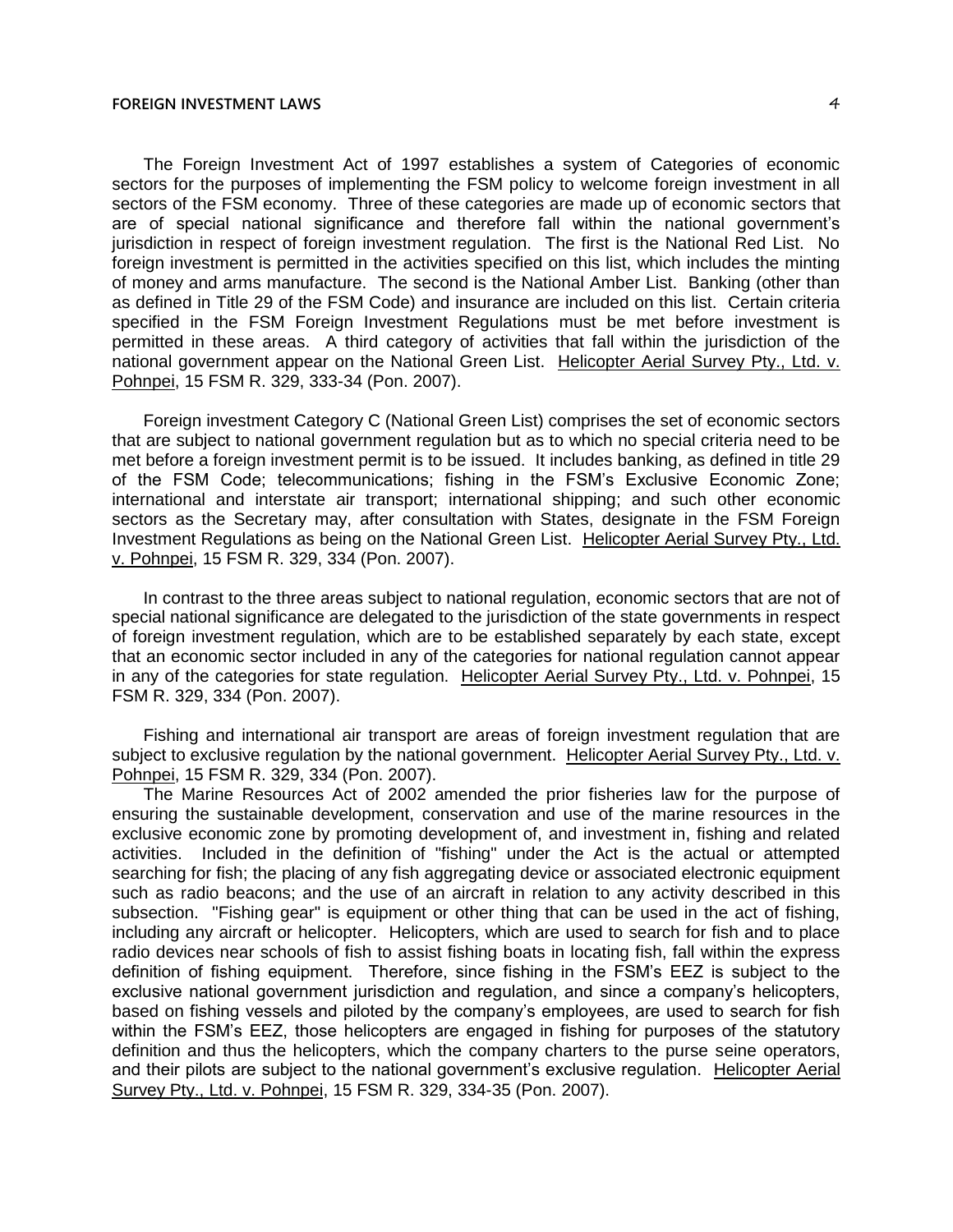Since helicopter pilots engaged in fishing are thus subject to the national government's exclusive jurisdiction for foreign investment purposes, it follows that the company which is the pilots' principal, is bound by that conduct. Thus, that company's fishing activities in the FSM's EEZ are also subject to the FSM's exclusive regulation. Helicopter Aerial Survey Pty., Ltd. v. Pohnpei, 15 FSM R. 329, 335 (Pon. 2007).

Since engaging in business is defined as carrying out any activity relating to the conduct of a business and expressly includes leasing property of any kind for commercial purposes, when a foreign investment permittee engaged in the business of providing operational and maintenance support to helicopters servicing fishing vessels in the FSM, its leasing helicopters is one aspect of its business that relates to its fishing activity and is therefore that leasing activity is subject to the FSM's exclusive jurisdiction and regulation for foreign investment purposes. Thus Pohnpei may not require it to apply for a foreign investment permit. Helicopter Aerial Survey Pty., Ltd. v. Pohnpei, 15 FSM R. 329, 335 (Pon. 2007).

Since, by statute, an economic sector included in any of the Categories for National Regulation must not appear in any of the Categories for State Regulation, the statutory provision contemplates that state and national regulation will be mutually exclusive, and works hand in glove with the stated purpose of the Foreign Investment Act, which is to encourage foreign investment. Helicopter Aerial Survey Pty., Ltd. v. Pohnpei, 15 FSM R. 329, 335-36 (Pon. 2007).

When a company has obtained a national foreign investment permit in an area in which the FSM's jurisdiction is exclusive and the company has complied with national laws and regulations in this regard, Pohnpei may not require it to obtain a state foreign investment permit in addition to the FSM permit that it already has. Helicopter Aerial Survey Pty., Ltd. v. Pohnpei, 15 FSM R. 329, 336 (Pon. 2007).

When the court has granted summary judgment on the basis that the plaintiff's helicopters are engaged in fishing, the court need not address the plaintiff's further contention that it is also subject to exclusive national regulation by virtue of the fact that its helicopters are engaged in interstate and international air transport and international shipping. Helicopter Aerial Survey Pty., Ltd. v. Pohnpei, 15 FSM R. 329, 336 (Pon. 2007).

Public hearings are a standard part of the foreign investment permit application process. Smith v. Nimea, 18 FSM R. 36, 45 (Pon. 2011).

A foreign investment permit holder is required to, by the terms of his foreign investment permit, to abide by all laws and regulations applicable to the business(es) that his foreign investment permit allows him to engage in. Lee v. Kosrae, 20 FSM R. 160, 165 (App. 2015).